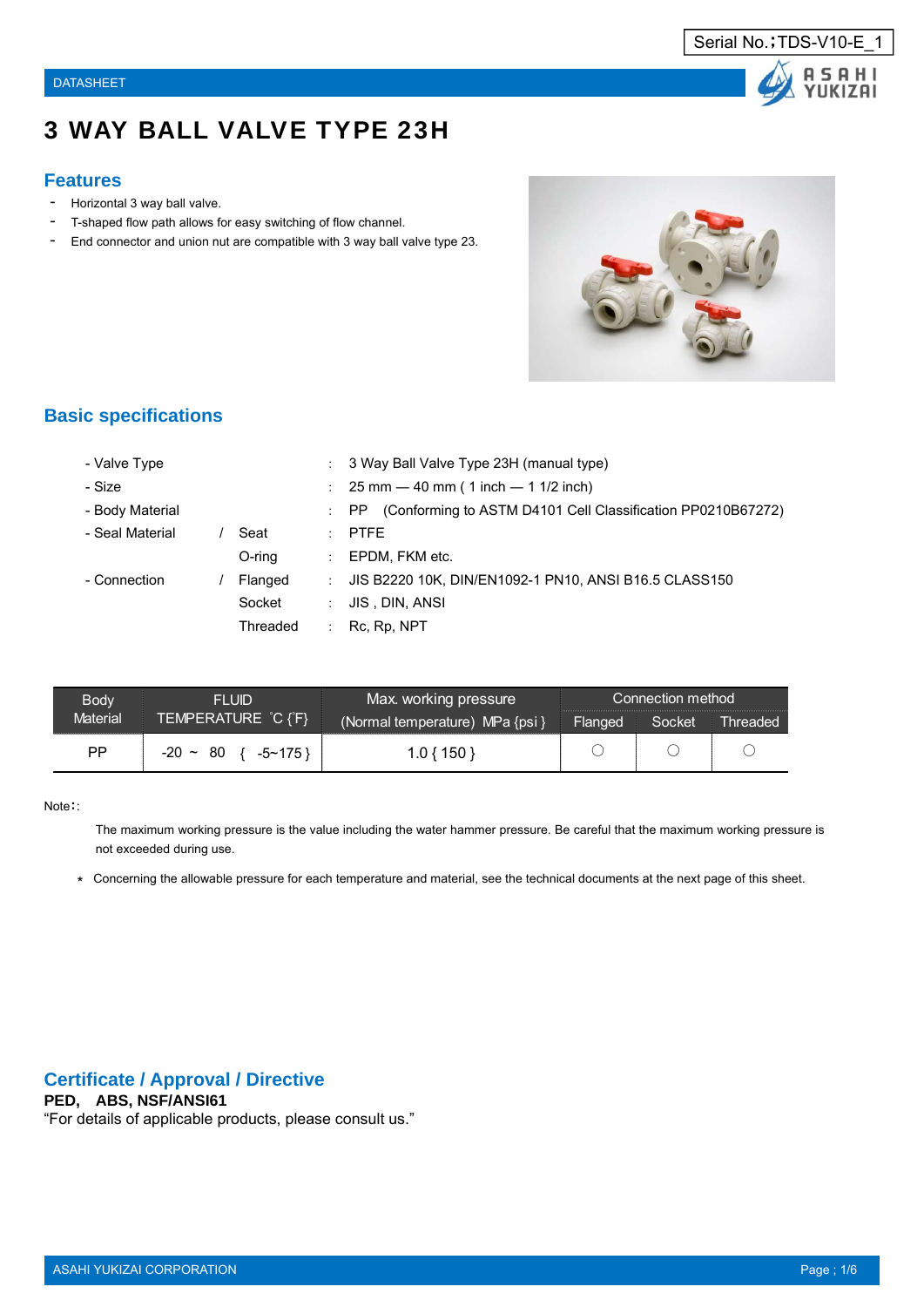

# **Working pressure vs. Temperature**



# **Product dimension**











(Detail of stem part.)



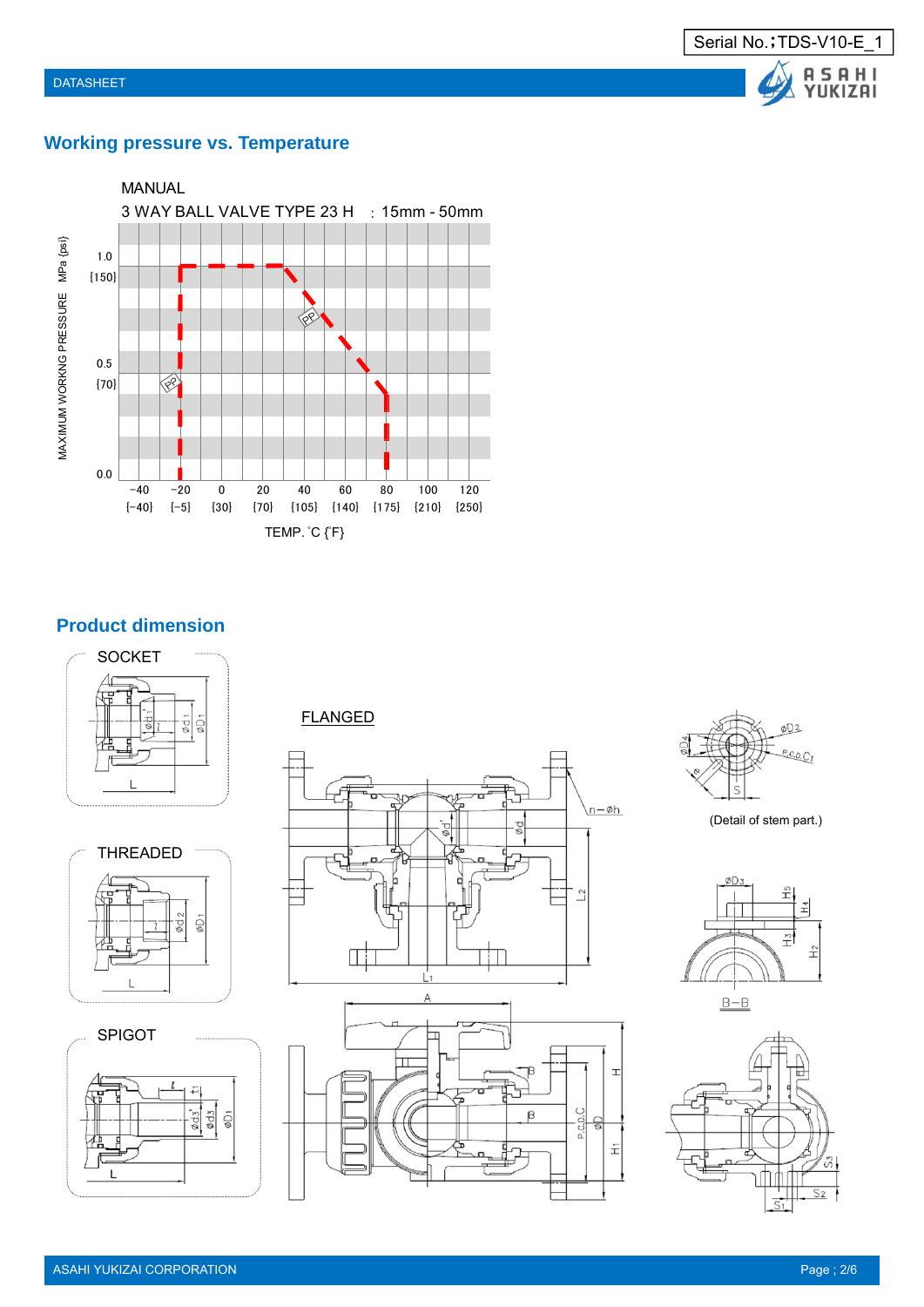# **ALASAHI**

#### ■ JIS, DIN (Unit: mm)

| mm |    | ď  | $D_1$ | $D_2$ | $D_3$ | $D_4$ | C <sub>1</sub> | H  | $H_1$ | H <sub>2</sub> | $H_3$ | $H_4$ | H <sub>5</sub> | A   | S  | S <sub>1</sub> | $S_2$ | $S_3$ | e   |
|----|----|----|-------|-------|-------|-------|----------------|----|-------|----------------|-------|-------|----------------|-----|----|----------------|-------|-------|-----|
| 25 | 25 | 22 | 70    | 42    | 25    | 15    | 36             | 68 | 39    | 43.5           | 6     | 3     | 10             | 110 | 11 | 19             |       | 11    | 5.5 |
| 32 | 40 | 34 | 100   | 57    | 35    | 23    | 50             | 89 | 55    | 61             | 10    | 3     | 12             | 131 | 18 | 30             | 9     | 15    | 6.5 |
| 40 | 40 | 34 | 100   | 57    | 35    | 23    | 50             | 89 | 55    | 61             | 10    | 3     | 12             | 131 | 18 | 30             | 9     | 15    | 6.5 |

#### ■JIS (Unit: mm)

|    |     | <b>FLANGED</b> |   |    |    |     |                |                |       | <b>SOCKET</b> |     |                          | <b>THRFADFD</b> |    |     |      |
|----|-----|----------------|---|----|----|-----|----------------|----------------|-------|---------------|-----|--------------------------|-----------------|----|-----|------|
| mm |     | <b>JIS 10K</b> |   |    |    |     |                |                |       |               |     |                          |                 |    |     |      |
|    | D   | C              | n | h  |    |     | L <sub>2</sub> | d <sub>1</sub> | $d_1$ |               |     | L <sub>2</sub>           | d <sub>2</sub>  |    |     |      |
| 25 | 125 | 90             | 4 | 19 | 14 | 216 | 108            | 33.0           | 32.0  | 25            | 170 | 85                       | Rc 1            | 20 | 159 | 79.5 |
| 32 | 135 | 100            | 4 | 19 | 16 | 260 | 130            | -              |       |               |     | $\overline{\phantom{a}}$ | Rc1 1/4         | 22 | 208 | 104  |
| 40 | 140 | 105            | 4 | 19 | 16 | 260 | 130            | 47.0           | 46.0  | 28            | 219 |                          | 109.5 Rc1 1/2   | 25 | 208 | 104  |

#### ■ ANSI (Unit: inch)

| inch | mm | - d | ď | $D_1$ | $D_2$ | $\mid D_3 \mid$ | $D_4 \mid C_1$ | $\left  \begin{array}{c} \end{array} \right $                                                                                                                                                                                                          | $H_1$ | $H_2$ | $H_3$ | $H_4$ | $\angle$ H <sub>5</sub> $\angle$ | A | S. | $\mathbf{S}_1$ | S <sub>2</sub> | $S_3$ |  |
|------|----|-----|---|-------|-------|-----------------|----------------|--------------------------------------------------------------------------------------------------------------------------------------------------------------------------------------------------------------------------------------------------------|-------|-------|-------|-------|----------------------------------|---|----|----------------|----------------|-------|--|
|      | 25 |     |   |       |       |                 |                | $\begin{bmatrix} 0.98 & 0.87 & 2.76 & 1.65 & 0.98 & 0.59 & 1.42 & 2.68 & 1.54 & 1.71 & 0.24 & 0.12 & 0.39 & 4.33 & 0.43 & 0.75 & 0.29 & 0.43 & 0.22 \end{bmatrix}$                                                                                     |       |       |       |       |                                  |   |    |                |                |       |  |
| 11/4 |    |     |   |       |       |                 |                | 32 1.57 1.34 3.94 2.24 1.38 0.91 1.97 3.50 2.17 2.40 0.39 0.12 0.47 5.16 0.71 1.18 0.35 0.59 0.26                                                                                                                                                      |       |       |       |       |                                  |   |    |                |                |       |  |
| 11/2 | 40 |     |   |       |       |                 |                | $\vert$ 1.57 $\vert$ 1.34 $\vert$ 3.94 $\vert$ 2.24 $\vert$ 1.38 $\vert$ 0.91 $\vert$ 1.97 $\vert$ 3.50 $\vert$ 2.17 $\vert$ 2.40 $\vert$ 0.39 $\vert$ 0.12 $\vert$ 0.47 $\vert$ 5.16 $\vert$ 0.71 $\vert$ 1.18 $\vert$ 0.35 $\vert$ 0.59 $\vert$ 0.26 |       |       |       |       |                                  |   |    |                |                |       |  |

#### ■ANSI (Unit: inch)

|      |    | <b>FLANGED</b> |                |    |      |      |       | <b>SOCKET</b>  |                |      |       | THRFADFD       |                  |      |                |       |
|------|----|----------------|----------------|----|------|------|-------|----------------|----------------|------|-------|----------------|------------------|------|----------------|-------|
| inch | mm |                | ANSI Class 150 |    |      |      | $L_1$ |                |                |      |       |                |                  |      |                |       |
|      |    | D              | C              | n. | h    |      |       | L <sub>2</sub> | d <sub>1</sub> |      | $L_1$ | L <sub>2</sub> | d <sub>2</sub>   |      | L <sub>1</sub> |       |
|      | 25 | 4.25           | 3.13           | 4  | 0.62 | 0.55 | 8.50  | 4.25           | .30            | 1.13 | 6.77  | 3.39           | 1-11 1/2 NPT     | 0.79 | 6.26           | 13.13 |
| 11/4 | 32 | 4.62           | 3.50           | 4  | 0.62 | 0.63 | 10.24 | 5.12           | .65            | 1.25 | 8.74  | 4.37           | 1 1/4-11 1/2 NPT | 0.87 | 8.19           | 4.09  |
| 11/2 | 40 | 5.00           | 3.88           | 4  | 0.62 | 0.63 | 10.24 | 5.12           | .89            | l.37 | 8.94  | 4.47           | 1 1/2-11 1/2 NPT | 0.98 | 8.19           | 4.09  |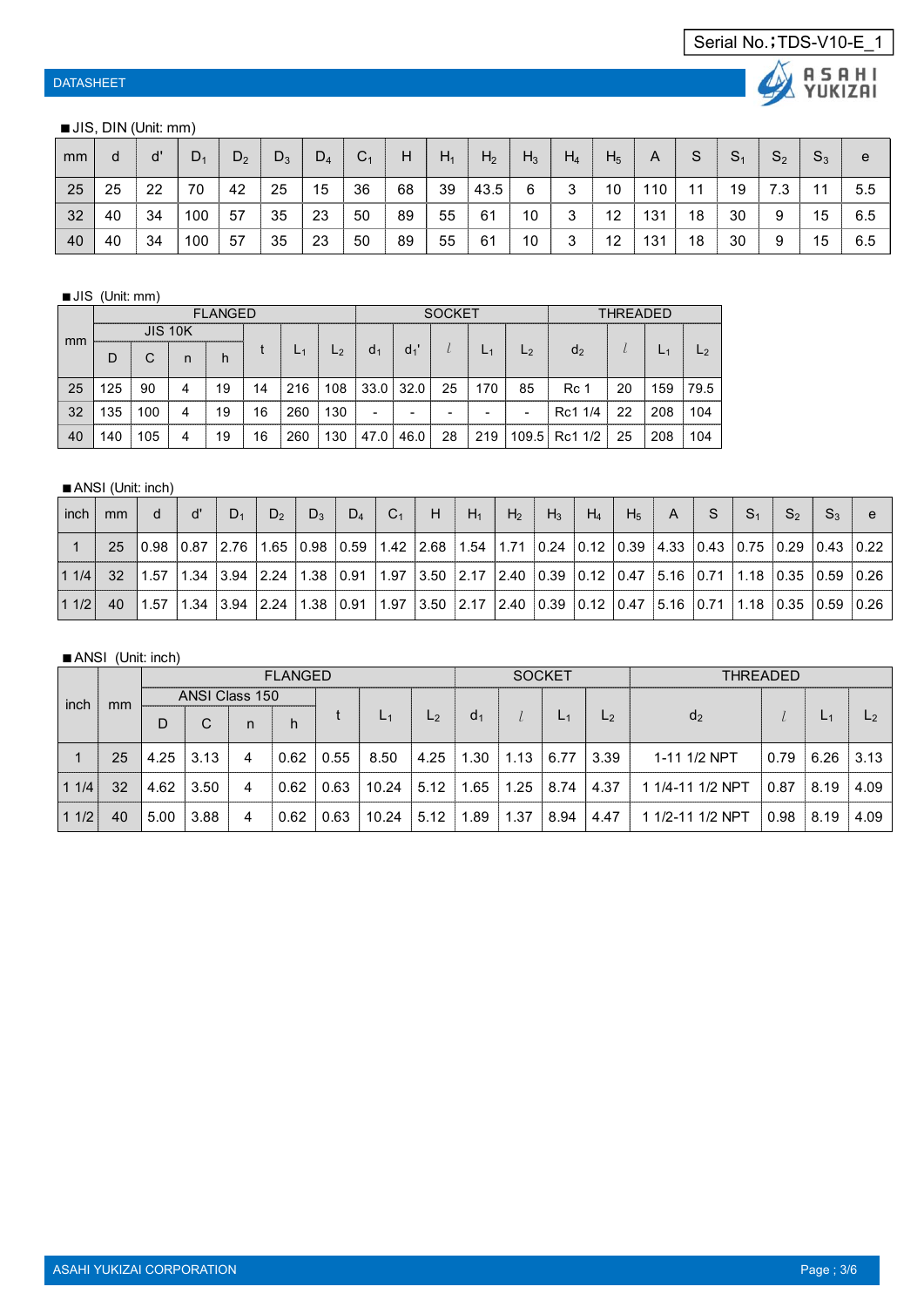# DATASHEET



# **Parts list**







FLANGED







|                | PART NO./NAME        | <b>QTY</b> | <b>MATERIAL</b> | PART NO./NAME     | QTY | <b>MATERIAL</b>   |
|----------------|----------------------|------------|-----------------|-------------------|-----|-------------------|
|                | <b>BODY</b>          |            | <b>PP</b>       | $O-RING(A)$<br>8  | 3   | EPDM, FKM, Others |
| $\mathcal{P}$  | <b>BALL</b>          |            | <b>PP</b>       | $O-RING(B)$<br>9  | 3   | EPDM, FKM, Others |
|                |                      |            | T Port Type     | 10 O-RING (C)     | 3   | EPDM, FKM, Others |
| 3              | <b>CARRIER</b>       | 3          | PP              | $O-RING(D)$<br>11 |     | EPDM, FKM, Others |
| $\overline{4}$ | <b>END CONNECTOR</b> | 3          | PP              | 12 O-RING (E)     |     | EPDM, FKM, Others |
| 5              | <b>UNION NUT</b>     | 3          | <b>PPG</b>      | 13 STOP RING      | 3   | <b>PVDF</b>       |
| 6              | <b>STEM</b>          |            | <b>PP</b>       |                   |     | Used for Flanged  |
|                | <b>SEAT</b>          | 4          | <b>PTFE</b>     | HANDLE<br>14      |     | <b>ABS</b>        |

The shape and appearance of assembly differ a little with nominal size compared to this drawing.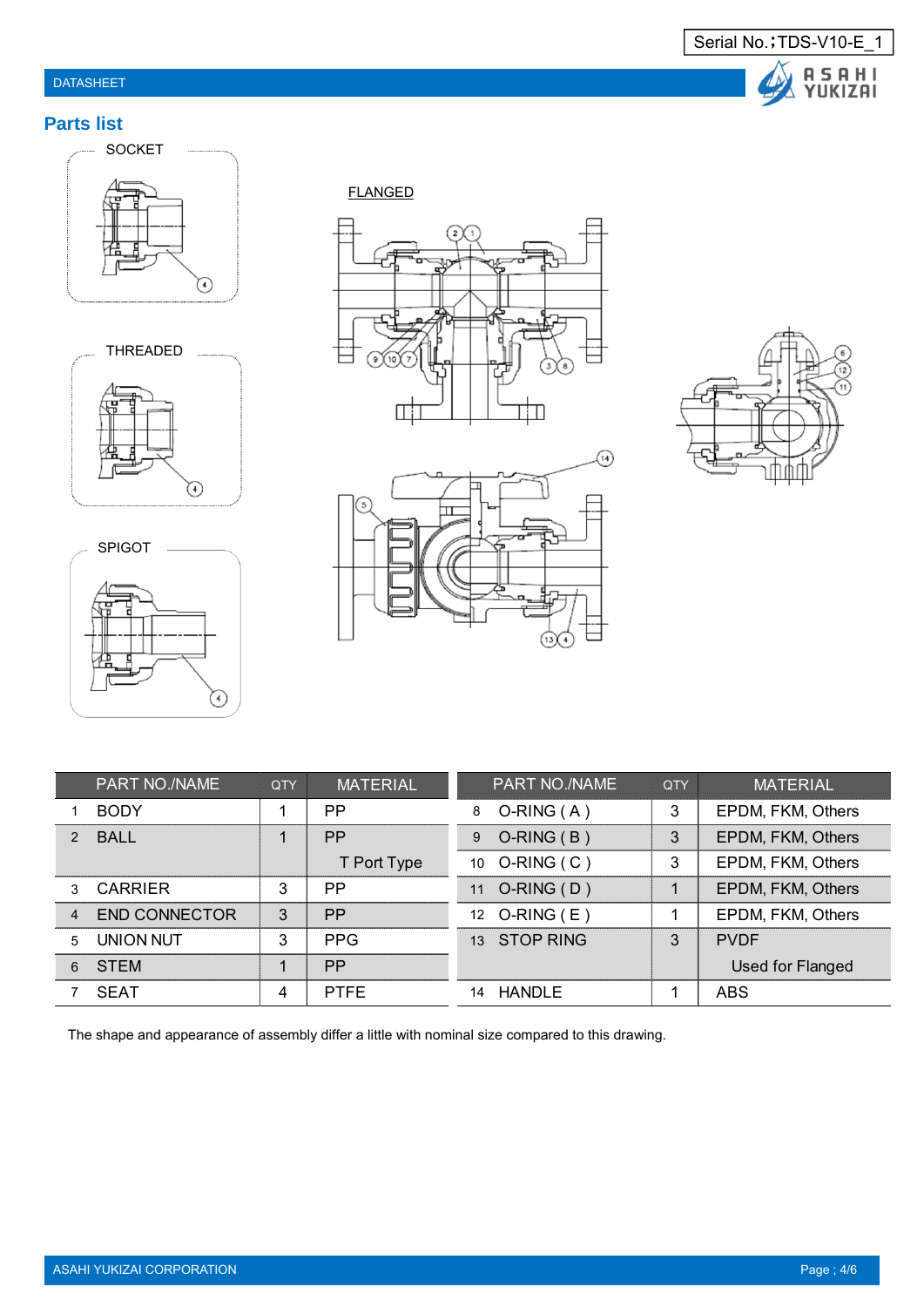# **Cv value**

# FULL-OPEN Cv VALUE

| Nominal Size mm (inch) | <b>Flow Direction</b>                           | 25(1") | (11/4")<br>$22^{\circ}$ | (11/2") |
|------------------------|-------------------------------------------------|--------|-------------------------|---------|
|                        | Straight                                        | 31     | 53                      | 79      |
| Cv value               | L-shape (Port $\left  \rightarrow \right $ III) | 16     | 30                      | 41      |
|                        | L-shape (Port $III\rightarrow$ )                |        | 29                      | 38      |



# **FLOW DIRECTION DIAGRAM**



# **Operating torque**

|                 |      |        | Unit: $N \cdot m$ [lb $\cdot$ inch] |
|-----------------|------|--------|-------------------------------------|
| mm              | 25   | 32     | 40                                  |
| inch            |      | 11/4   | 11/2                                |
| <b>STANDARD</b> | 4.0  | 8.0    | 8.0                                 |
|                 | {36} | ${73}$ | {73}                                |

# **Product weight**

|    | 3 WAY BALL VALVE TYPE 23 H [MANUAL]<br>$UNIT:$ kg |                |                          |  |  |  |  |  |  |
|----|---------------------------------------------------|----------------|--------------------------|--|--|--|--|--|--|
| mm | inch                                              | <b>FLANGED</b> | SOCKET, THREADED, SPIGOT |  |  |  |  |  |  |
|    |                                                   | <b>PP</b>      | <b>PP</b>                |  |  |  |  |  |  |
| 25 |                                                   | 0.9            | 0.4                      |  |  |  |  |  |  |
| 32 | 11/4                                              | 17             | 11                       |  |  |  |  |  |  |
| 40 | 11/2                                              | 17             | 11                       |  |  |  |  |  |  |